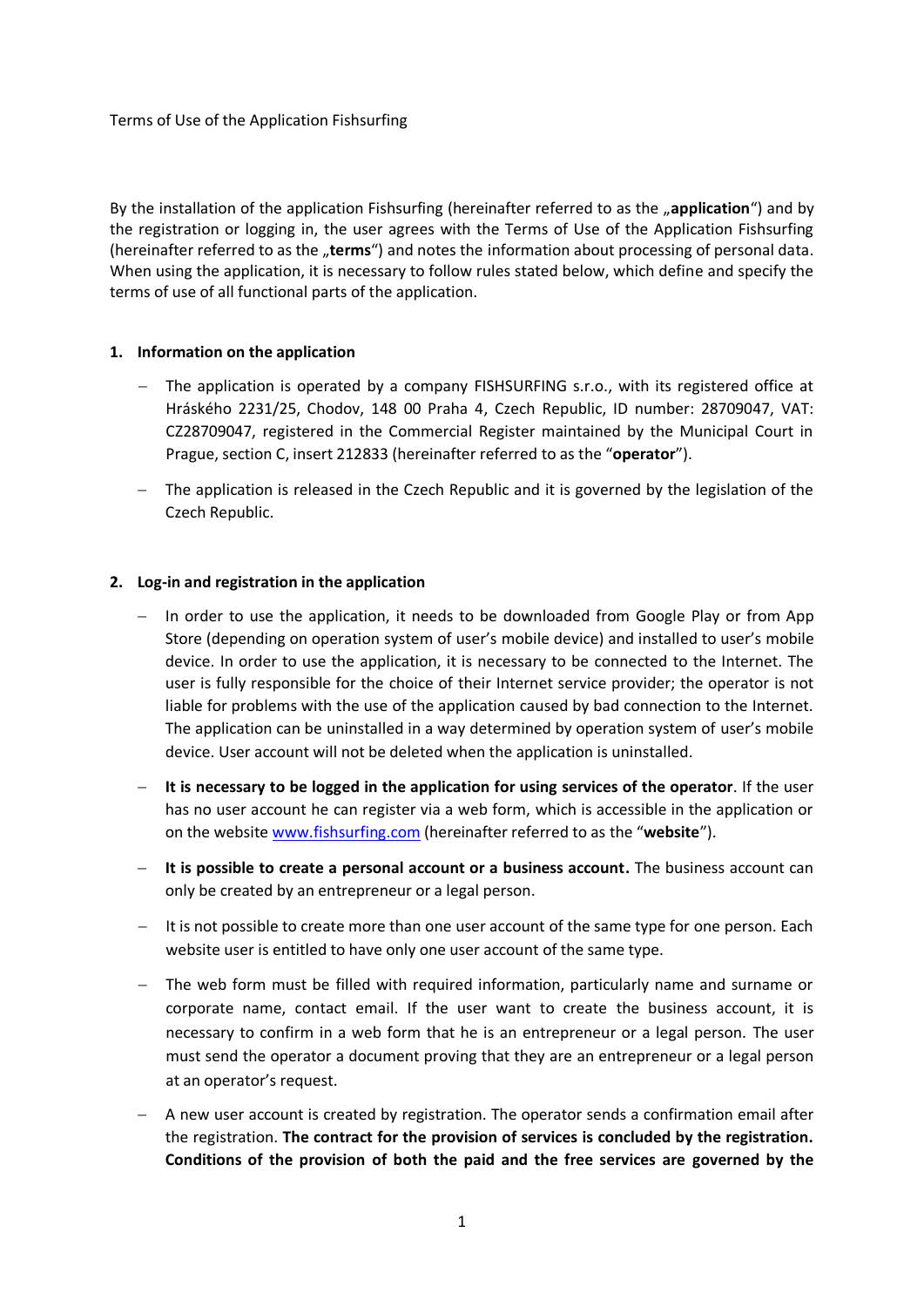**General Terms and Conditions of the operator** (hereinafter referred to as "**general terms**") **and by the Privacy Policy, which are placed on the website**.

- To access the user account an email address and a password are required. **The user is obliged to keep the access data to the user account in secret.** The operator is not responsible for any misuse of the user account by a third party. In case of change of user's details, the data must be changed without undue delay.
- **The operator has the right to delete or to block a user account without any compensation, if a violation of principles of morality, valid legal regulation of the Czech Republic or these terms occurs via this user account.**

## **3. Information on contracts concluded via the application or the website.**

- The contract for the creation of a user account (personal or business) is concluded when operator's confirmation of the completed registration on the website is delivered to the user. This confirmation is delivered to the e-mail address specified in the web form.
- $-$  It is not possible to conclude the contract for paid services of the operator. These contracts can only be concluded on the website via user account.
- $-$  By an installation of the application, the contract for using the application is concluded between the operator and the user. Provision of a free, non-transferable, non-exclusive, geographically unlimited license is a subject to this contract. The provision of the license must be in the scope of the terms. This contract lasts until an uninstallation of the application from the mobile or a similar device.
- $-$  The contract is not concluded in writing; the contract consists of the terms, the general terms, the web form, or, where appropriate, user's order of paid services.

### **4. Using the application**

- The application offers same options for the personal and business account. Through the user account, user can manage his user account, add posts and comments and in accordance with the terms, he can insert photos or other authorized content.
- $-$  It is not possible to order and to use paid services through the application. Paid services are accessible via the website.

### **5. Inserting a content in the application**

- Content placed in the application means usually, but not exclusively photographs, pictures, texts, including user's profile, comments and posts, which you insert in the application.
- Any inserted content must be related to fishing. The operator is entitled to delete any content which does not correspond with this topic. If such content is subject of paid services, the operator is not obliged to refund the purchase price the user has already paid for these services.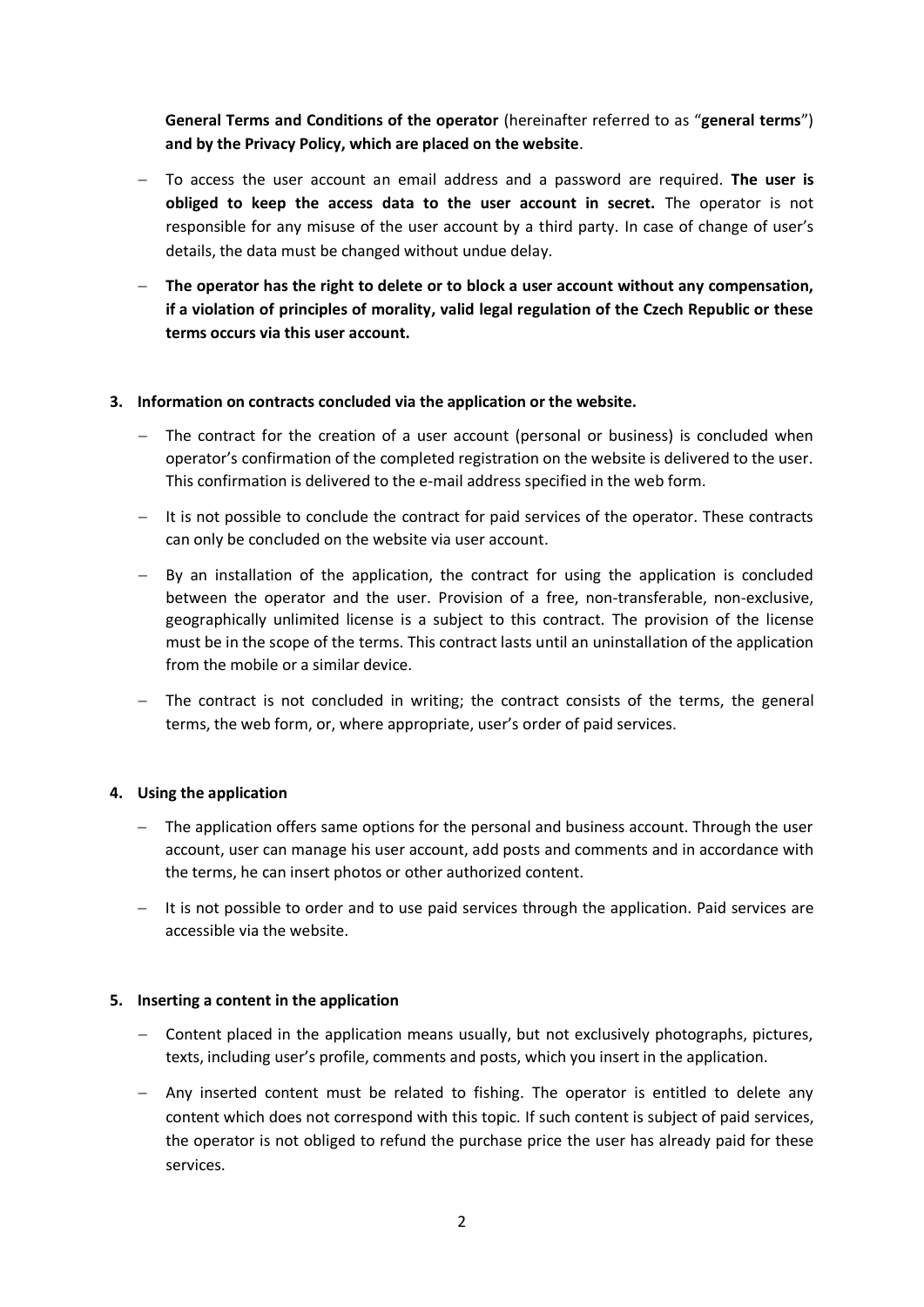- $-I$  It is forbidden to publish any content:
	- **which harms or is capable of harming a reputation of the operator or third parties;**
	- the publishing of which would be contrary to these terms, applicable legislation and principles of morality, i.e. especially contributions which can be considered offensive, vulgar, xenophobic, defaming race, nation or religious belief, and also contributions of an erotic or pornographic nature;
	- containing texts and images which the user does not have copyrights or a valid license for;
	- which contains contact information of another person or data which could be considered personal data, unless that person has given his or her consent to the publication;
	- which contains virus or another software, which is capable of causing harm to the operator, other users or third parties;
	- which contains unsolicited commercial communication (except cases stated in the general terms)
- $-$  It is user's responsibility to ensure that they are a holder of all rights to the published content. If the content captures an image of the user and/or image of a third person, they grant the operator an explicit consent to spread these images in accordance with belowmentioned license and they declare that they have gained an approval from all persons in the picture. The user grants the operator their consent for an indefinite period. This consent is revocable at any time.

# **6. Rights of the operator relating to the content inserted by the user via the application**

By publishing the content via their user account, the user grants the operator a gratuitous, nonexclusive, transferable and geographically unlimited license for an indefinite period of time to any published content for the purpose of promotion of services, the website and/or the application of the operator. If the user operates (by himself or via third persons) a webpage, the user also grants the operator a license to the content of the webpage that is related to fishing. In particular, the operator is entitled to use the texts placed on user's webpage for the purpose of promotion of services, the website and/or the application of the operator.

- The operator reserves the right to delete or make unavailable any content inserted by the user, which is or may be contrary to the terms or applicable legislation of the Czech Republic or another state.
- **Should any compensation for damage or other harm be enforced from the operator because of infringement of applicable legislation of the Czech Republic or another state, principles of morality or the terms caused by the user, the operator shall be entitled to seek compensation in full from the user for such damage which the operator has incurred in relation to such infringement.**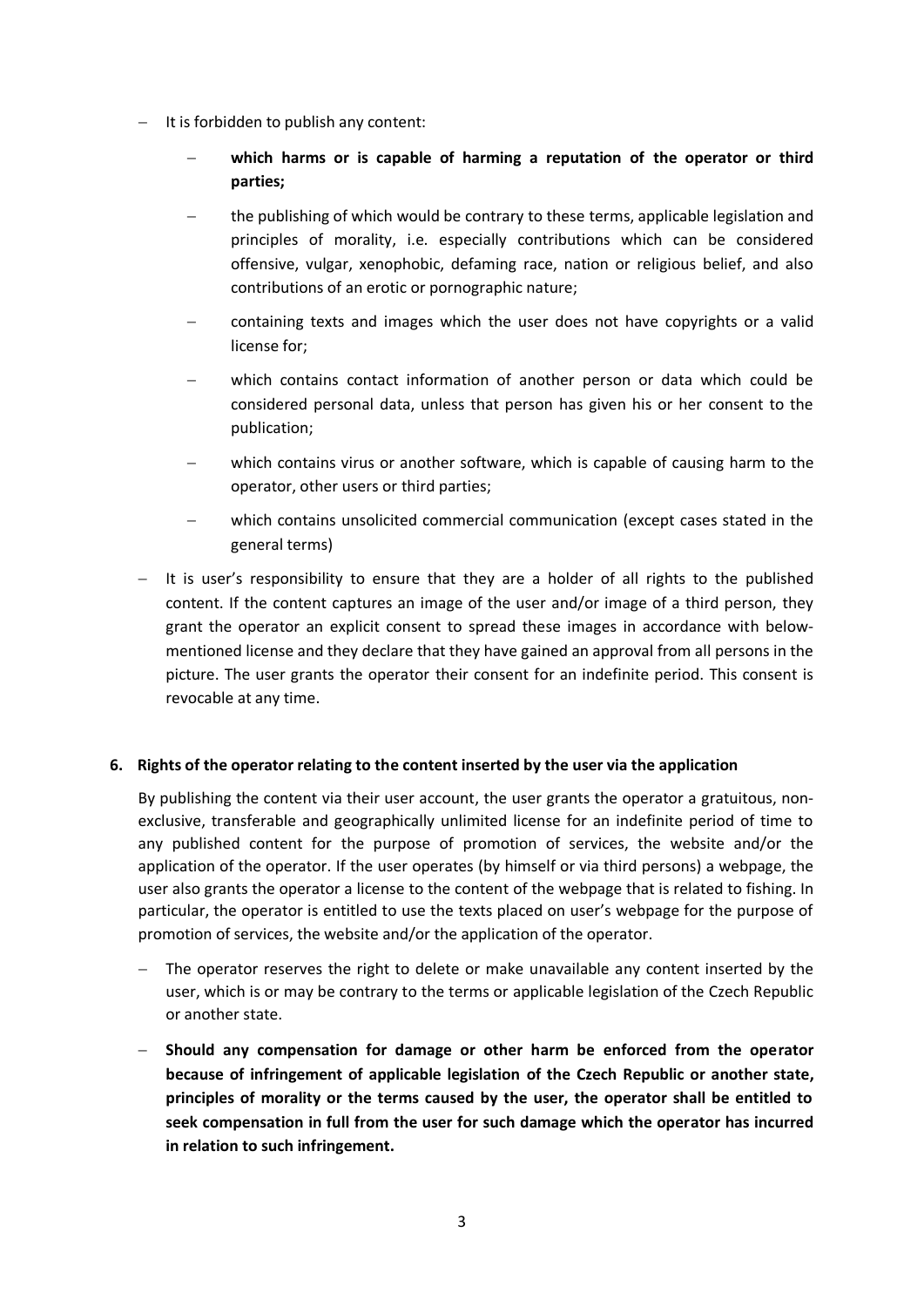- **7. Reservations of the operator**
	- **The operator is not liable for the accuracy, completeness and legality of the content inserted into the application by users. The operator does not check, authorise or modify the content. Posts and comments on the website express personal opinions of their respective authors. The operator is not liable for such posts and comments.**
	- **Users use the application at their own risk. The operator is not liable for any direct or indirect damage, including loss of the saved data, which is a result of the use or inability to use the application.**
	- The operator reserves the right to end the provision of both paid services and free services to the user, if the violation of the terms, applicable legislation of the Czech Republic or principles of morality occurs through their user account. Further, the operator is entitled to end the provision of services to users at the end of the operation of services, the website or the application.
	- The operator is not liable for errors originating due to interference of third persons into the application or due to its use contrary to its purpose. While using the application the user cannot use any mechanisms, software, scripts or other processes which could have a negative impact on its operation, i.e. mainly interfere with the function of the system or unreasonably burden the system; further the user cannot exercise any activity, which could allow them or a third person to unlawfully interference or unlawfully use the software or any other parts constituting the application and to use the application or its parts or the software in a way, that would be contrary to its designation or its purpose.
	- The operator cannot guarantee an uninterrupted access to the application nor safety and security of the application. The operator is not responsible for any damage caused when accessing and using the application, including any damages incurred within downloading any data published in the application, a damage caused by disruptions of operation and malfunction of the application, by computer viruses, a damage due to loss of the data, income or unauthorized access to transmissions and data.
	- **The operator informs that by clicking on certain links in the application you may exit the application and be redirected to applications or websites of third parties.**

### **8. Protection of personal data**

- The application processes following information about the user, which are or may be personal or sensitive data (hereinafter referred to as "**user data**"):
	- a) name and surname of the user
	- b) contact data of the user (telephone number, postal code of residence)
	- c) photograph of the user
	- d) other possible data uploaded by the user into the application (in particular photographs or texts)
- Above mentioned user data processed by the application are obtained exclusively from the user, and not by using the application.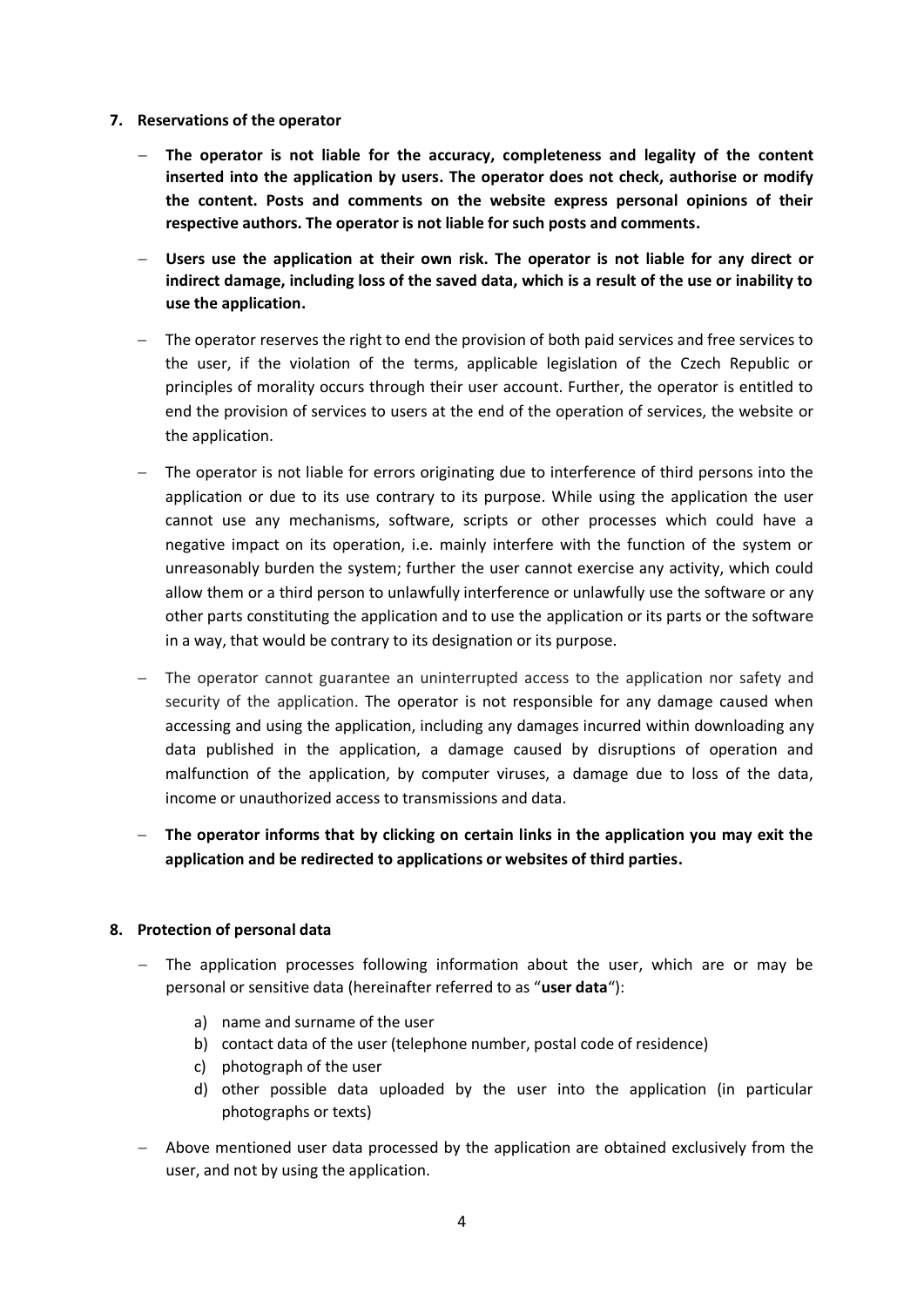- Further, the application may obtain information on position of the user or information which are not personal or sensitive data (operating system, type and version of device, software, information on access of the device). The user will be informed of collecting, transmission and use of information on their position prior to its start and requested to give their consent.
- $-$  In case of given consent of the user, the application shall use the device camera of the user for uploading photographs into the application.
- $-I$  If information, which are or may be considered personal or sensitive data, are obtained from the device of the user, the user will always be requested to give their consent.
- All user data required by the application are necessary for the orderly functioning of the application and they are processed by the application exclusively for the purposes of functioning of the application, i.e. mainly for the purposes of functioning of the social network. User data will not be stored in iCloud service.
- $-$  All user data entered by the user or obtained by the application are fully protected against abuse.
- User data will not be transmitted to any other person without the prior consent of the user. In the request for their consent users will be informed of, to whom the data are transmitted and how they will be further handled.
- Dealing with personal data is governed by the legal order of the Czech Republic, and directly applicable regulations of European Union, more particularly regulation 2016/679 of the european parliament and of the council of 27 April 2016 on the protection of natural persons with regard to the processing of personal data and on the free movement of such data, and repealing Directive 95/46/EC (General Data Protection Regulation), Act no. 110/2019 Sb., on processing of personal data and Act no. 480/2004 Sb. on certain legal aspects of information society services, and amendment of a few laws, as amended.
- $-$  Information about the rights of user and other information regarding personal data is provided in the Privacy Policy.

### **9. Copyright protection of the operator**

- The content of the application inserted by the operator (texts, photographs, images, logos etc.), including the software and these terms, is protected by copyright of the operator and may be protected by other rights of other persons. The user is forbidden to modify, copy, reproduce, distribute or use this content for any purpose without the consent of the operator or a copyright holder. **In particular, it is forbidden to make available any photos or texts inserted by the operator or other users and placed in the application either paid or free of charge.**
- The names and designations of products, goods, services, firm and company names can be registered trademarks of their respective owners.
- $-$  The operator as the copyright holder has especially the right to claim that the unlawful interference with copyright of the operator be refrained from and require the removal of an unauthorized copies of the protected content.